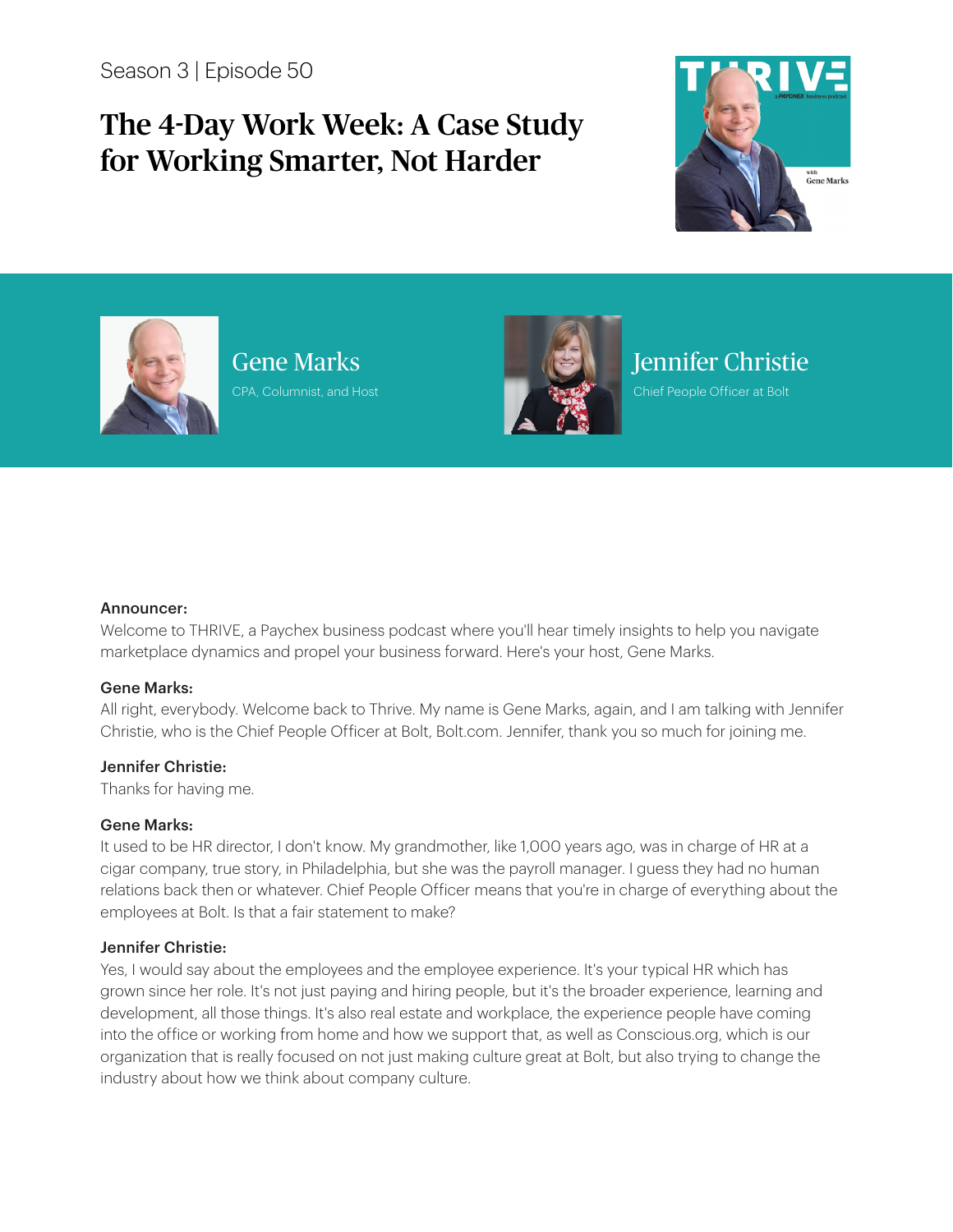All right. That's great. By the way, in defense of my grandmother, she had to do all this manually, okay? I want you to know, paychecks, and everything. Jennifer, first of all, tell us a little bit about Bolt. What does the company do for our listeners?

## Jennifer Christie:

We're a San Francisco-based tech company that is really powering one click checkout on the internet, so really about democratizing commerce and the whole checkout experience.

## Gene Marks:

Great. And approximately how many people do you have in the company?

## Jennifer Christie:

Around 600, and growing.

## Gene Marks:

All right. That is amazing. Tell us a little bit about yourself. How long have you been with the company and what did you do in a prior life?

## Jennifer Christie:

So, I officially joined Bolt in January, beginning of January, but I started talking to them and working with them, and thinking about this opportunity in October, and actually was able to attend their company offsite back in November. I've been with them a little longer than January.

## Jennifer Christie:

Prior to that I was at Twitter from 2017 until I joined, and then prior to that Amex, and then before that government and consulting.

## Gene Marks:

Got it. All pretty much in the HR area, is that right?

## Jennifer Christie:

For the most part, yes. Earlier in my career was a little bit more around organizational development and program management, but yeah, most of my career in HR.

## Gene Marks:

Did I hear you guys had an offsite in November of 2021? Oh, that's Omicron time. I don't know. Did you guys all show up in Hazmat suits and make sure that you're completely safe?

## Jennifer Christie:

No Hazmat suits. We did the, we had vax requirements and masks and all of that good stuff. We were in Arizona, so most of it was outside, which was great.

## Gene Marks:

Yeah. Right. That's good. All right.

## Gene Marks:

First of all, let's talk a little bit about your workforce as well, and what's going on with the pandemic. So every company is struggling with bringing our employees back, are they in the office or not? You're in San Francisco, are your offices open? What are you telling your employees, and how did you come to this conclusion for what to tell your employees?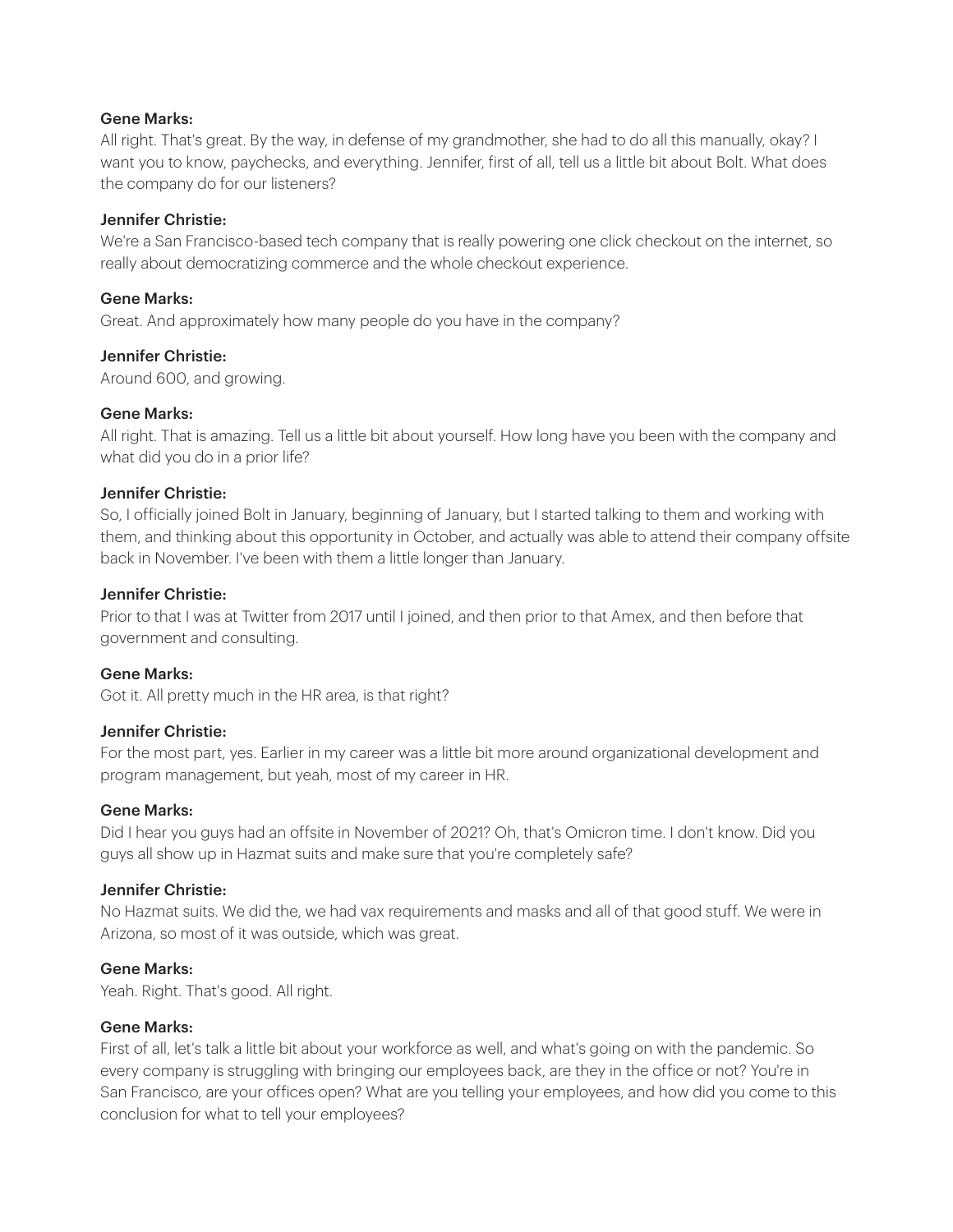Yeah. So I would say over the course of the last couple years, like many companies, we've been fully remote with people working from home. As we're starting to come out of this — knock on wood — we're going into a model where we know we're going to be in a hybrid. We're going to reopen a San Francisco office and reopen some WeWork spaces across different areas where we have a concentration of employees, and looking to open some other offices as well as we go into the latter half of this year and in to next year. Our position really is, people get to work where they want to work. I mean, we work in an industry that really has a lot of flexibility and affords a lot of flexibility, so if someone wants to work from home full time, fine. If they want to come into the office full time, we're going to try to make that work for them. If they want to split their time, that's fine, too.

## Gene Marks:

What are your thoughts though on working from home? I know that you just said you're leaving it up to the employees, but from a company's perspective, should people be working from home all the time? Should they be coming into the office all the time? What do you think is best for the company?

## Jennifer Christie:

I think what's best for the company is what's best for the employee. I do think we have to think about how are they most productive?

## Gene Marks:

Sure.

## Jennifer Christie:

Everyone has a different circumstance. Our work is able to be done in a very distributed fashion and very virtual fashion, so that's fine. What we are thinking about and what we have put into place is, your day to day work, you can do wherever you want to do it, and frankly, when you want to do it. We have flexibility on time as well. We are really going to be doubling down on in-person interactions on certain intervals for certain things. Being very intentional about how we bring people together, like I talked about that November offsite. We want teams to have in-person interactions. Again, if there's people who opt out of that, that's fine as well, but we do think in-person interactions periodically is important to continue to drive those relationships and get to know each other on a deeper level than you can sometimes do over Zoom.

## Gene Marks:

Yeah. I think you're absolutely right. It's funny, I was at this meeting, there's a bunch of credit union CEOs down south in Louisiana, Alabama, and they're also struggling with the whole hybrid thing, like everybody is. There were two people at the meeting, I remember, they were adamant: No work from home. Everybody's got to come in the office because that is the culture of our company, and we believe that people should be there face-to-face. I just, I don't think that's a realistic policy in 2022.

## Jennifer Christie:

No. I don't think so either. A lot of times, when we moved to remote work in the beginning of COVID, me and a lot of other of my colleagues who head up HR in different companies were talking about culture. That was a big topic. Some companies are saying, "Oh, our company's going to ... our culture's going to go out the window because people aren't together." What I would always say to them is, if you know what your culture is and you're intentionally driving it, it shouldn't depend on people colliding into each other or just by being people in an office. If you completely depend on your culture being developed because people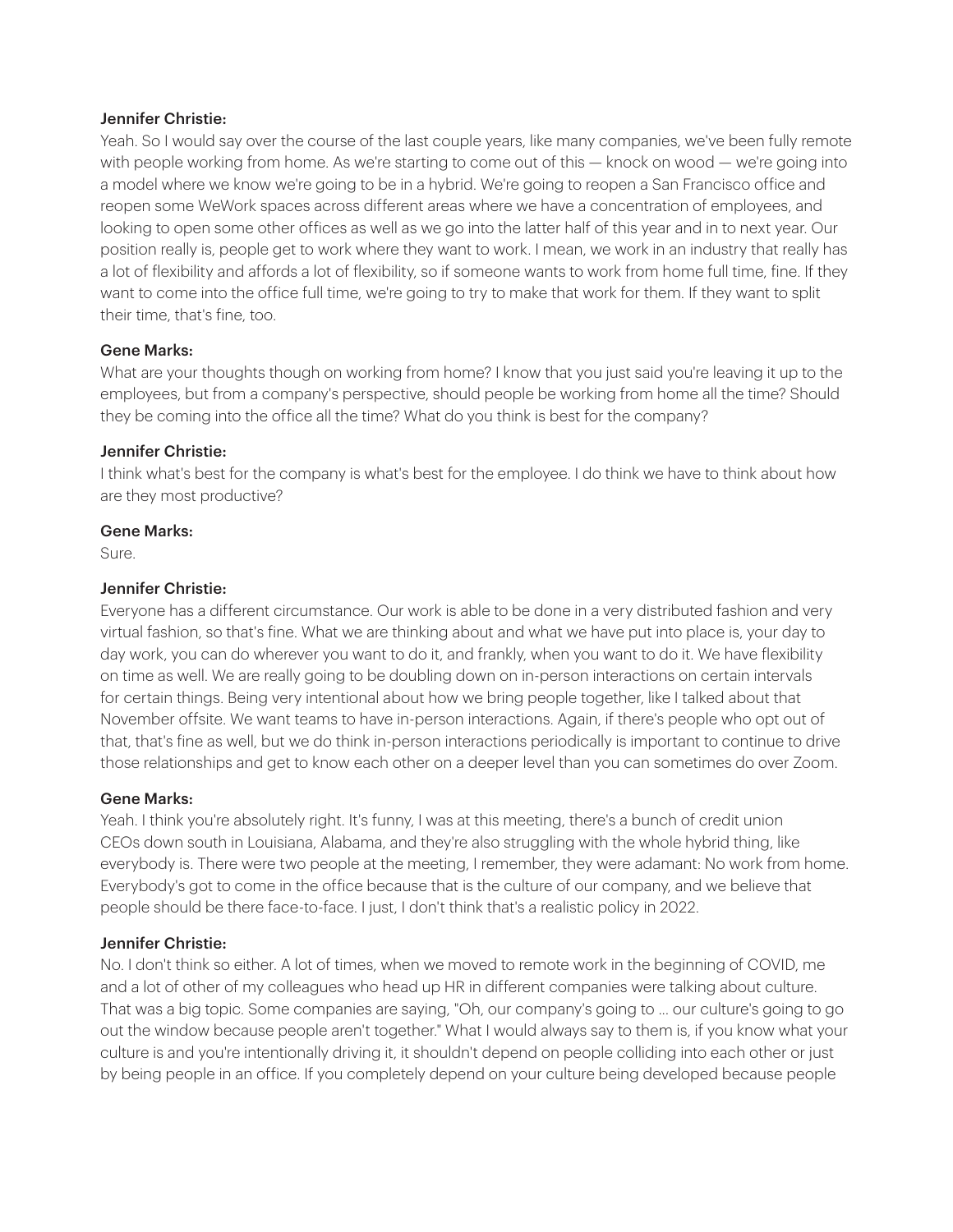come together and it just happens organically, then yeah, you're going to be in trouble if people aren't in the office together because that's what you're relying on. I don't know. I don't think culture is about people being in an office or not being in an office. It's what you intentionally drive, the behaviors you support, the values that you share.

## Gene Marks:

It's great. Yeah. I think a lot of companies are coming around to that as well. I mean, I've joked about this before, even on this podcast that, Jennifer, the millennials were right. They were telling us, "We should be working from home " — this is before the pandemic — "the cloud works." We're all ignoring them, "Shut up, come in to work." Then the pandemic hits and what do you know? They were right.

## Jennifer Christie:

Exactly. It's a forcing function and it's amazing what people found themselves able to do.

## Gene Marks:

Yeah. Okay. Bolt has made some news recently about your four-day work week policies. Tell us about what you guys... How you're approaching this four-day work week trend. Tell us how you define it. Tell us how you're offering this to your employees.

## Jennifer Christie:

Yeah. It came about, really to focus on two things that I think a lot of companies and a lot of employees have struggled with a bit, and it's about productivity and burnout.

## Gene Marks:

Right.

## Jennifer Christie:

People find themselves on Zoom calls all day and all that. Ryan Breslow, our former CEO and now Executive Director on the board, read an article and he had been trying to figure this issue out and said, "Maybe a four-day work week is one of those forcing functions to get us to work more effectively." The whole goal, it wasn't about trying to cram five days into four, I mean, because that wouldn't affect positively productivity or burnout. What it really was about, how do we work smarter so we can have more impactful work on those four days so we can really take a step away and have some more meaningful time off?

## Jennifer Christie:

We launched a pilot from September to December of last year, so we could really learn and see what works, what doesn't. We had a hypothesis about it, but weren't quite sure how it really would play out. We said, "Before we start this, we've got to do two things. One is everyone's got to clean up their calendars. We gave permission to everyone to say, slash and burn across your calendar. If there's a meeting that you go to every week or every so often that you think is useless, or if there's a meeting you think could be done with a Slack update versus going around the table, just whatever it is, call it out. Everyone, just let's clean up our calendars and stop attending meetings that don't matter.

## Jennifer Christie:

Second, talk to your manager and make sure you're focused on the most important things. Tell them everything you're working on and have them honestly assess, is this impactful or not, so we can make sure that in those four days, you're focused on things that really matter and they're going to be most important, and you're only attending meetings and you're spending your time in ways that matter the most.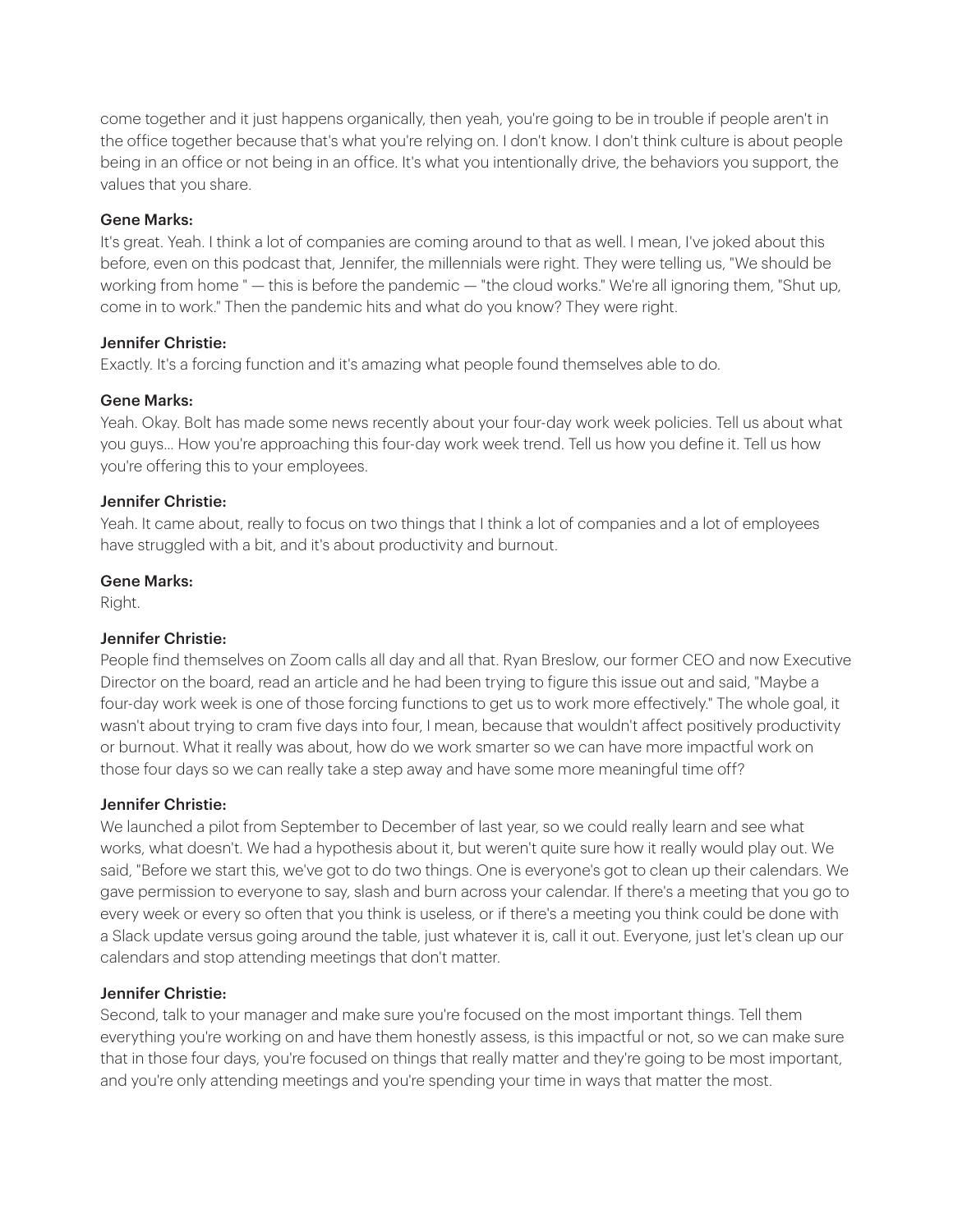Let me drill down a little bit more into this. Say I'm working for Bolt, say I'm in the HR department or I'm in the accounting department or I'm a developer, whatever, can I participate now in this four-day work week plan? If so, does that literally mean I'm still getting paid what I was paid before, but I'm only required to work four days?

## Jennifer Christie:

That's correct. Yes. Again, it's open to every single person at the company and we want to make it a company-wide thing. We made the pilot a company wide effort and we rolled it out company wide, but yes, everyone's pay stays the same, but you aren't required to have meetings or work on Fridays.

## Gene Marks:

That was going to be my next question. There is a specific day that people ... so in other words, is the company closed on Fridays? Is that what you're saying? How does that work?

## Jennifer Christie:

No, we're not closed on Fridays. What I would say is that we really ... Because if someone needs to work on a Friday, if they need to get something done, they're trying to wrap something up for the week or get ahead of the game for the next week, it's not like they're not allowed to. Just like in a five-day work week, some people might do that on a weekend. That's fine, that's their choice. What we say is try not to make choices that are going to impact others. Don't hold meetings, don't fire off a lot of emails or Slack messages that people have to respond to. Try to do something that, if you're going to choose to work, that is totally up to you, but try not to infringe on other people's right to try to take that day if they can.

## Gene Marks:

Yeah. That makes sense. Okay. Now I understand. Okay. Obviously if you want to work independently, work, go at it whenever you want, that's fine, but don't involve other ... There's no involvement of other employees and anything on Friday because that is another day off for everybody.

## Gene Marks:

What about, at Bolt, you guys have tech support issues, you've got customer service like any other company. How do you deal with that? If I'm a Bolt customer and I call you guys on a Friday, am I going to hear, "Sorry, we're closed today. Call us back on Monday."

## Jennifer Christie:

Absolutely not.

## Gene Marks:

I didn't think so.

## Jennifer Christie:

I'm glad you raised it because that was one of the things that we learned during the pilot. People who had customer-facing roles struggled more with adjusting to this. Because we weren't going to say, "Hey, we're not here for you." I mean, we're a growing business. We've got a lot of things we want to achieve. We're always here for our customers. People in roles that really couldn't manage their schedule the same way as someone who's more internally focused, what we said was, "Listen, if you end up working your Friday, working with a customer or doing what you need to do, take the Monday off. Shift your day a different way." We had an honest conversation with them to say, "Listen, you're in a role that probably is going to require a little more flexibility. We want you to have the option to, and an ability to have that meaningful downtime, but maybe not be on a Friday."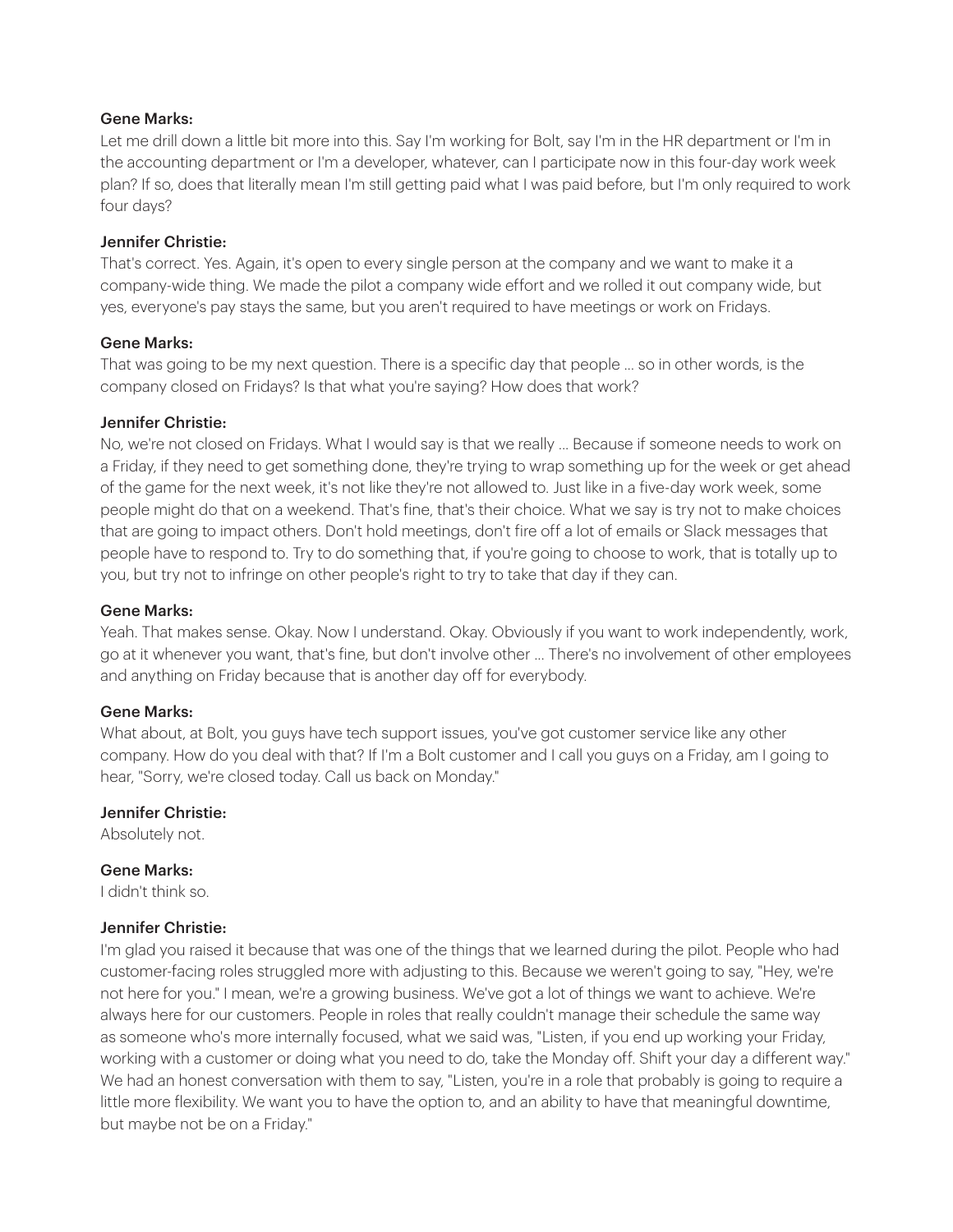The reason that worked, honestly, is because their roles aren't as tied to the company schedule anyway. They could flex. Everyone else, we wanted it to be the same day so no one felt like they were missing out on a meeting, but people who are customer facing aren't as tied to those company meetings and calendars anyway, so they can flex a little bit and maybe a Wednesday they take off or maybe a Thursday they take off. It's a little bit of what they know going into it, the kind of role they have.

## Gene Marks:

Yeah. Yeah. You're talking about the role. I'm thinking right now, some of my clients that have customer service teams, and rather than saying that they deal in a general capacity with any customer questions that come in, if they... if you take another look at it and you assign them certain customers that you're dealing with or certain clients, so, okay, "Listen, if those clients have an issue and it's a Friday, that's what you've got to do." You know what I mean? "If not, then you're off that day." Do you know what I mean?

## Jennifer Christie:

Exactly.

## Gene Marks:

At least you can make it a little bit more ... I mean, I guess it comes down to really taking another look at people's roles in the company and what they're doing during the day and say, "Is there any way we can move this around?"

## Gene Marks:

Has this work week itself impacted PTO or your paid time off policies, now that you're giving people a four-day week and you're paying them as if they have a five-day week as well? Are you going back to your employees saying, "Listen, we're going to cut back a little bit on vacation time because enough is enough." Or have you left that alone?

## Jennifer Christie:

No, I'm actually glad you raised that. In fact, the opposite. One of my bigger concerns with this was that people wouldn't take time off. I mean, this is a mindset shift. This is a muscle that we're still building, because we've done a five day work a long time.

## Gene Marks:

Yes we have.

## Jennifer Christie:

For those of us who've been in the workplace for a long time, we've done it for a really long time.

## Gene Marks:

Yes we have.

## Jennifer Christie:

We knew this was going to be a way of people just changing their behaviors. I was concerned that people would feel guilty taking actual vacation because they're like, "Oh, the company gives me every Friday off, I'm going to look like I'm super greedy or lazy if I try to take leave on top of that." We've actually been pretty intentional about making sure we say this is not replacing PTO any more than weekends replace PTO. This is like a weekend. Think about it that way. You still need time to meaningfully take off for a week here or a week there and do that thing that you can't do over the course of a weekend, that we all know that any of us, any time we take vacation, it's usually about that fourth day that we actually start to really check out.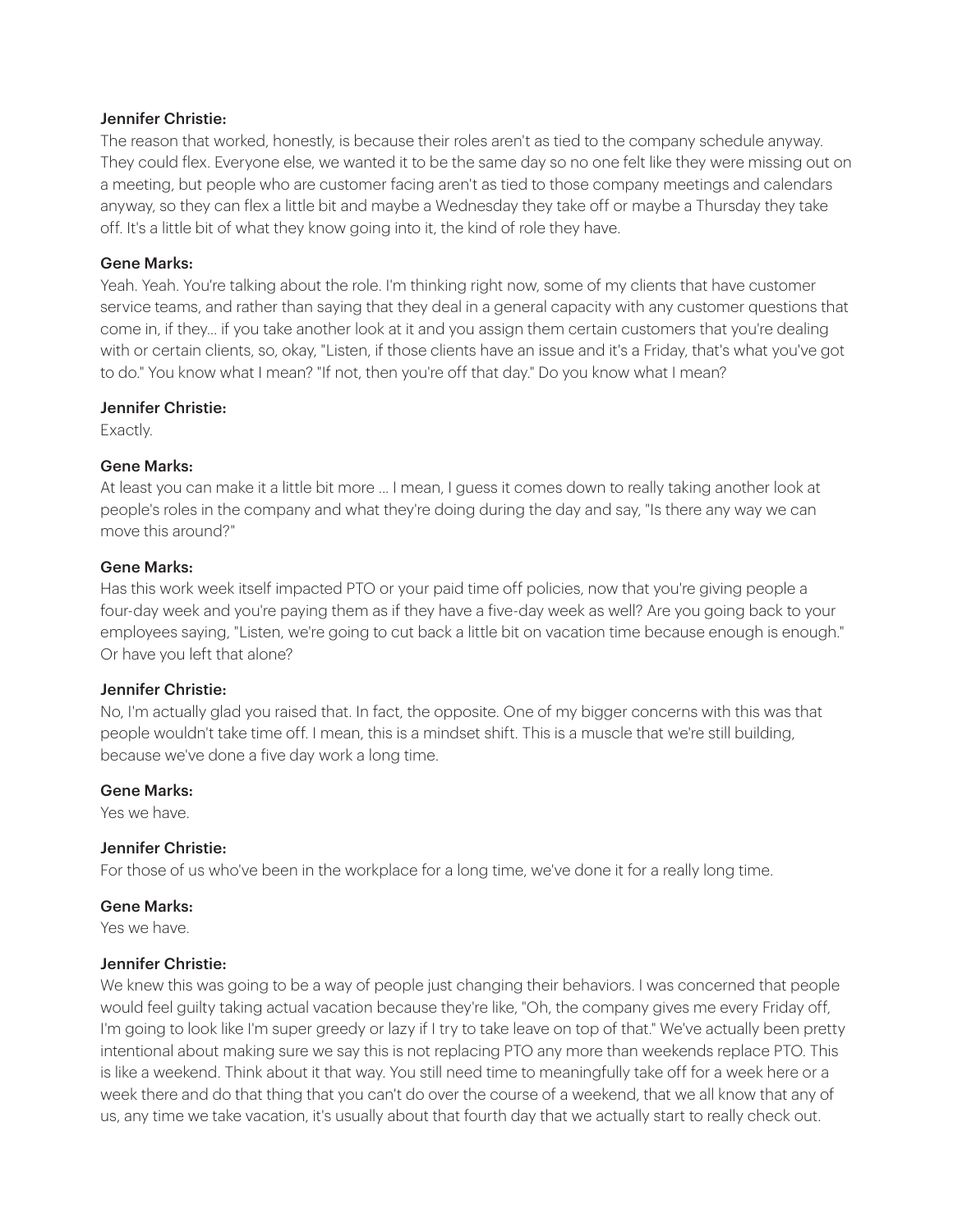That is actually really true. It's funny that you say that about vacation. Some people might be listening to this and saying, "Oh my God, you give people vacation, they're going to take it," but there have been numerous studies that have found that companies that offer unlimited paid time off, people tend to take less time off because they feel-

## Jennifer Christie:

Exactly right.

## Gene Marks:

... FOMO or guilt or whatever. That's not good for their mental health. I think that's important.

## Gene Marks:

Now, does the four day ... I'm just fascinated by this four-day work week concept, because does it apply to all, even managers? Jennifer, are you working a four-day work week or because of your... you're senior management at this company, do you still find yourself putting in the same amount of hours that you were putting in before?

## Jennifer Christie:

Yeah. I would say I've definitely been able to take advantage of it. There have been times, of course, that I've had to take a meeting amongst senior leadership because there's something that's going on that we're working on that is urgent, there's a board issue, there's something going on and I'm not going to be like, "Ah, sorry, I've got the four-day work week." It's certainly something that we recognize, but I will say it definitely opens up my day because I know that I've got, I'm not going to have, for the most part, meetings on that day. If I have a chance to catch up here and there on stuff. I try to role model for my team that this is something that we want to embrace across the organization. Just like before, the five-day work week, there are weekends that I had to work.

## Gene Marks:

Sure.

## Jennifer Christie:

This just comes with a role. People issues don't stop for holidays, or four-day work weeks, or weekends. There's always something going on, but it definitely, I think just gives us, gives me more time and more freedom to feel like I can do those things that I want to do that are really totally selfish.

## Gene Marks:

The reason why I ask that as well is because you're a senior manager, you're equivalent to a person running a business, you're running your own group, your organization. Again, our audience are business owners. A business owner is not going to work a four=day work week. It's just not going to happen. They're working seven=day work weeks. To try to sell this concept ... I am going to a client tomorrow morning, Jennifer, that there's three brothers that run this company. They're my age, in their 50s. They've been running this company for 30 years. They've got 125 employees. This would be a very tough sell to them, to say, wait a second. My employees are going to come in four days? We're working seven days. How do you persuade a business owner, based on your experience, that this is a good thing?

## Jennifer Christie:

Yeah. A couple things I would say. It's interesting you talked about remote work earlier because I keep coming back to this. There is a lot of companies that started moving to remote work before COVID. Those companies that were moving in that direction, some other companies would look at them, who were very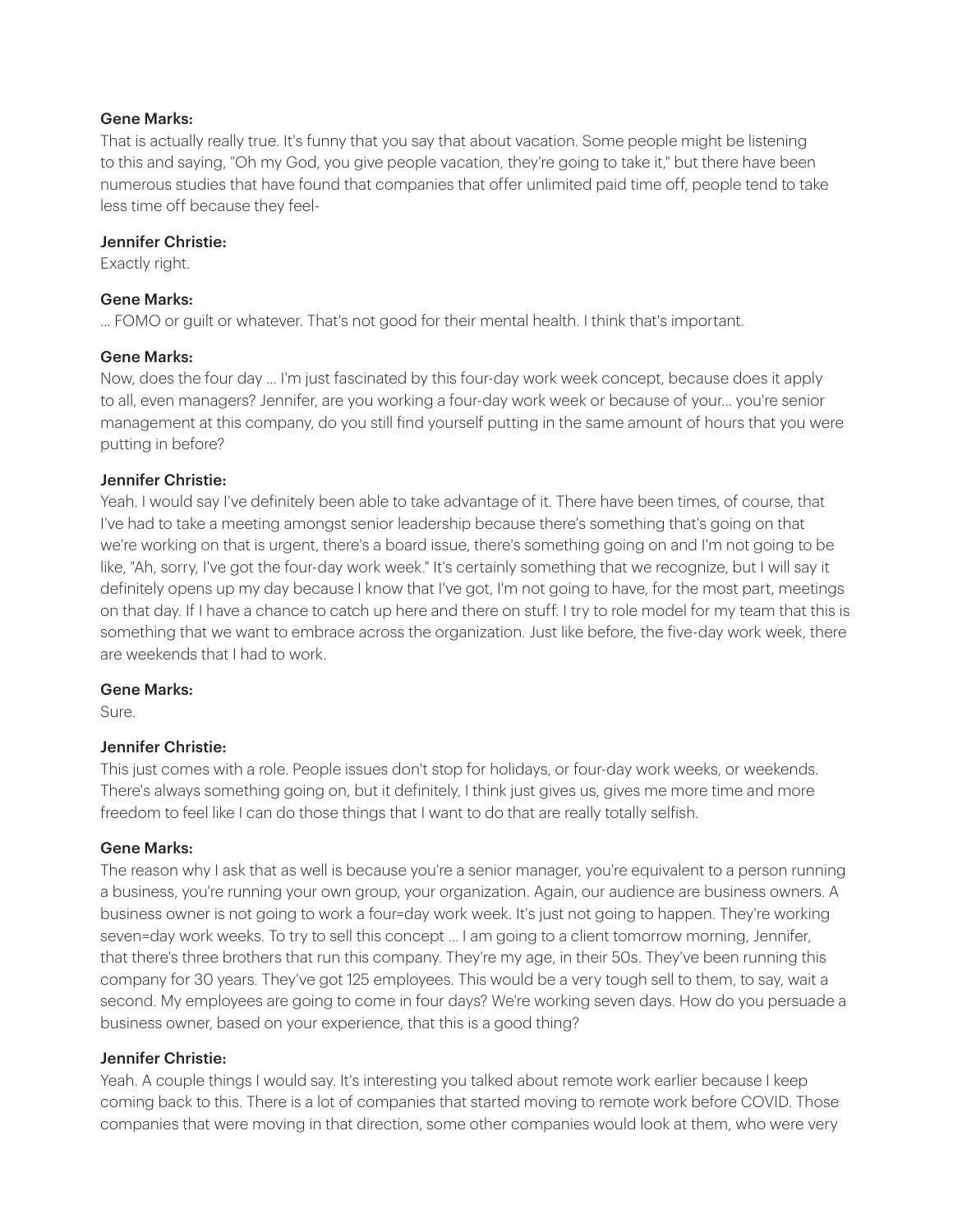office centric and be like, "That could never be my company. My employees could never do that. The work that we do could never be remote." All that stuff. "Not our industry." Fast forward, you have COVID, and people figured it out.

## Gene Marks:

Yeah.

## Jennifer Christie:

I like in the four-day work week, very much too, that remote working. I think frankly, remote working was a harder adjustment than a four-day workweek. When you think about it, it shouldn't be about hours, it should be about output and it should be about what outcomes that people are giving.

## Jennifer Christie:

Ryan talks about the theater of work. We've gotten such a habit of, because we see each other at work, who's in office first and who leaves latest. It's like this thing about that gives you status, versus, what are they doing? Are they adding value? Are they having an impact? If you start to think about work in terms of what your people can do and the output they can have, and not so much focused on hours, and think about a meaningful investment in their ability to rest and recharge, I don't think it's an insurmountable hill for any industry, for any organization.

## Jennifer Christie:

When people come to me, "Oh, we have this kind of workforce or that," I say, "Listen, even if you can't operate a fully four-day work week, why don't you try at least cutting down on meetings and seeing if you do goal setting a different way, so people are focused on the most impactful thing." I think there's elements of this you could still ... I mean, who cannot do better about meetings, and other things that you do? I don't know. I think it's a forcing function to do that, and I think companies would find this easier to take on than remote working in many ways.

## Gene Marks:

You mentioned trying to do this. Now, first of all, how long have you guys been doing this four-day work week?

## Jennifer Christie:

Well, technically since September. We piloted it from September to December. We got feedback through a survey, if people wanted to continue to do it, how was it going. Then we launched it full on January 1st.

## Gene Marks:

Okay. That's what I wanted to get from you because with anything in HR, any benefit that you provide, any compensation that you provide, once you provide it to somebody, you can't walk it back, particularly in HR. That you positioned this as a pilot, and did you position this ... Was this a pilot for the entire company? Or did you just pick a specific department to try it out with? Then how did you communicate that to the group? In other words, "Guys, this might not be a permanent thing." Tell us how you ran that pilot, because that could be helpful for somebody who wants to think about this.

## Jennifer Christie:

Yeah. I definitely recommend pilots for a lot of reasons. A, it helps you really understand how things really work. You can sit in a room all day and try to plan out all kind of scenarios, but until it actually... You start running water through the pipes, you really don't know how it flows. How we did it was we did the whole company, because we thought–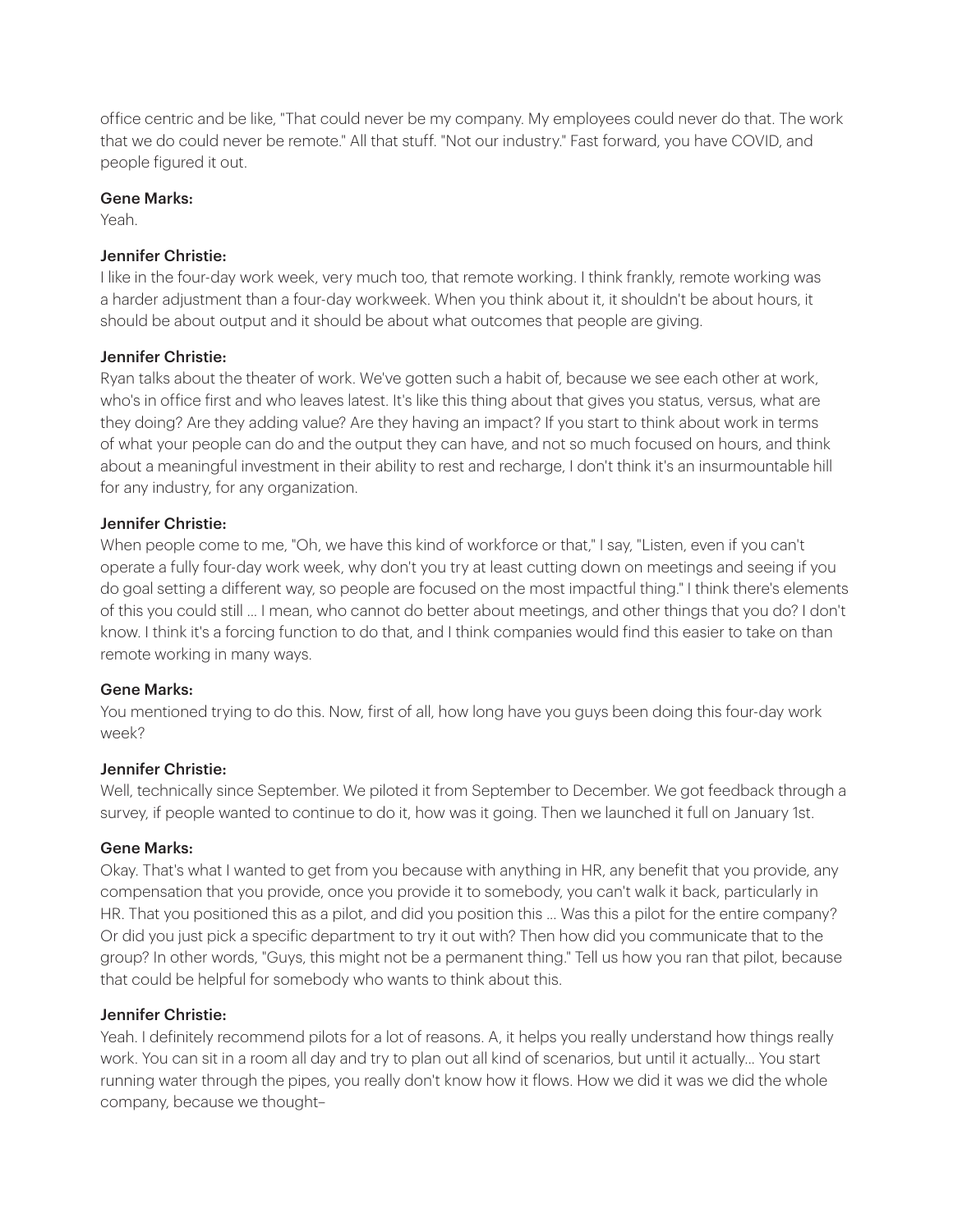The whole company?

## Jennifer Christie:

... We're not going to know unless we have everyone. Yeah, the whole company. We said, "Everyone's going to do this." We did the cleanup of meetings and priorities up front. We said, "Flip the switch, everyone's going to do this." What we said was, "Listen, we think this is a good approach to addressing productivity and burnout, but we don't know, so we truly are piloting this. We truly are going to see, is does this work, is it effective? What do you think?" One of our questions on our survey that we sent out in December after it was over—and we had 80% of our employees participate, which is actually pretty good for an employee survey—94% of the employees said, "Yes, let's keep it going," and 91% of our managers—because we thought that was also an important cohort—91% said, "Yeah, absolutely, let's keep this going."

## Jennifer Christie:

We drilled down into things like productivity, and work-life balance, and meeting efficiency, and all of that. The numbers were resoundingly positive, in the 80s and above, in terms of people feeling like this had the impact that we wanted it to have. Yeah, we positioned like that. If the numbers had been different and if people were like, no way, then we wouldn't have done it. We would have said we could find another solution to the problem.

## Gene Marks:

Were you prepared that even, I mean, first of all, who's not going to like a four-day work week? I mean, I would expect your employees to be like, "Hey, this is great." I mean, but what if the numbers weren't good from a management perspective? What if you were finding that the productivity wasn't there or customers were not getting the answers they needed in time and you had to walk it back? Even if the surveys are coming back, "We want this," were you guys prepared to do that?

## Jennifer Christie:

Yeah, absolutely. At the end of the day we are a business and the Conscious.org. that I mentioned before, it talks about blending humanity with execution, and both are important. We're a growing company, we think we have big things to do in this world, and it would not do for us to not be able to hit our numbers and to hit the commitments that we have. Anything like this that we do that employees would love, but be bad for the business is a nonstarter. If that's what we had found, we would've said no, or we would've adjusted maybe some of the ways we do it and test it again, but that's not what we found.

## Jennifer Christie:

I'll tell you, you know, we don't want people even to be attracted to Bolt who think, "Ooh, Bolt's a cushy place to work. You only have to work four days. Maybe I can go over there and put my feet up on the desk," kind of thing. That's not who we are. We bring people in here who have a drive to win, who are great at what they do, who are willing to go the extra mile and are in it. In return, we give them this flexibility. We trust them, we give them autonomy, we let them manage their time, and we invest back in them that they can have this kind of flexibility and focus on their own mental health or whatever it is personal that they want to do. It's a contract that we have with them, but it's not meant to be a vacation company.

## Gene Marks:

Did you have any issues with any employees violating the policy? Managers saying, "I don't care about this four-day work week. I need an answer to this question today," or "You're meeting with me, it's a Friday and we've got to get this." Did you have any of those incidents occur or anything like that? If so, how did you deal with them? What advice would you have?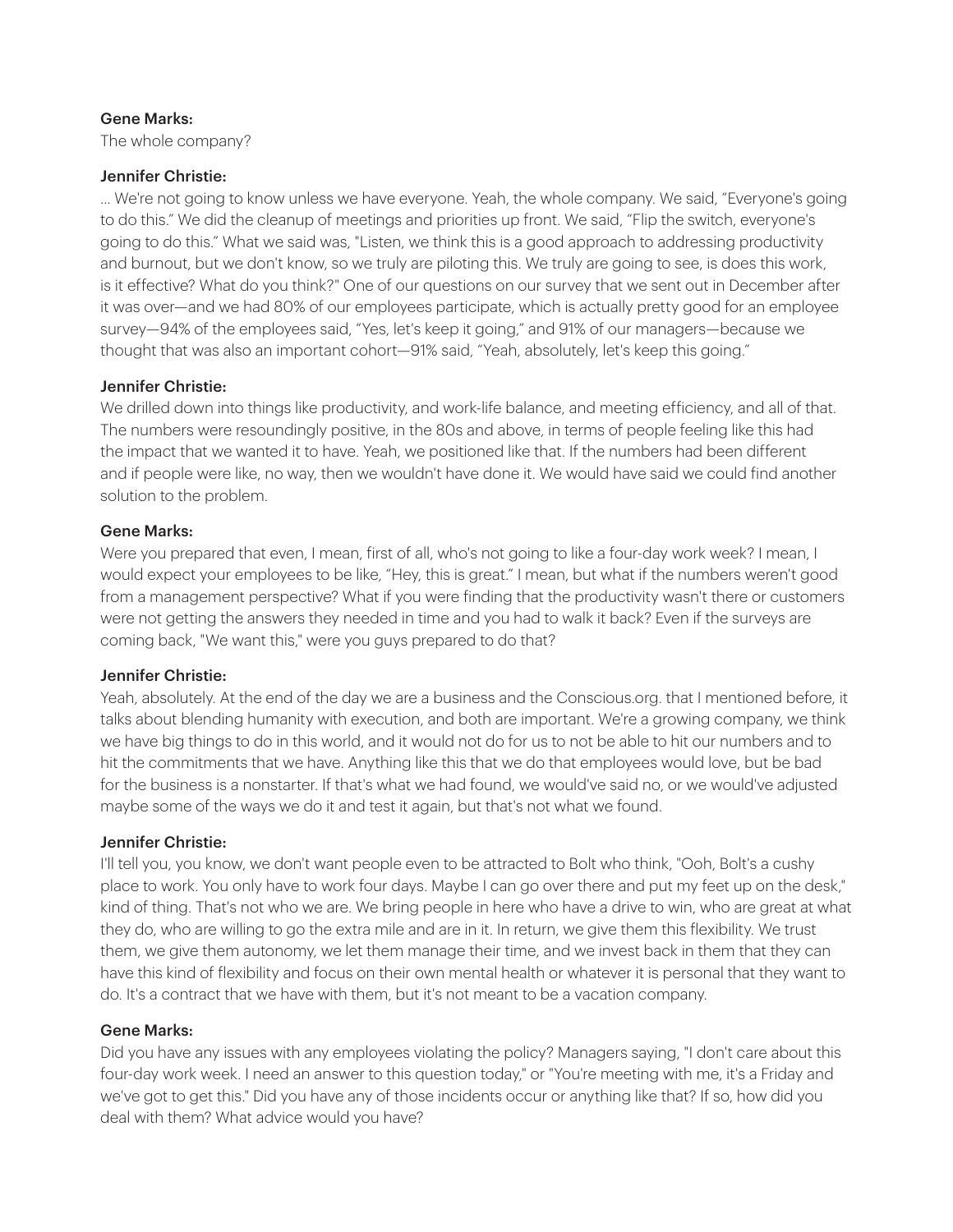Listen, so far, again, I'm not going to whip the second half. We have not had anyone who said, "I'm not doing this. We're having our team meeting on Friday," any of that stuff. Everyone was very bought in and it's a tone from the top that I think really resonates across the board. Now it's not a violation of a rule if something is urgent and has to get done and a manager says, "Hey, I need you." I've done it myself, so if that's breaking a rule, then you can blame me for it as well. Sometimes those things happen. What we try to say is, "Listen, if there's something that you... Is there a fire you have to put out? If there's something you've got to deal with, deal with it, and then step away."

## Jennifer Christie:

It's so easy sometimes if you're on your computer and you're working on something, you're like, "Ah, I'm just going to finish these emails. Maybe I'll just do this." Then next thing you know, like, five hours has passed and you've been working the whole time. What we try to say is, "Listen, if you've got to dive in and you've got to do something on a Friday for the good of the business and for something to support your team, do it, of course, but try not to let it take over your whole day, try to keep with the spirit of what we're trying to do and then take care of that and step away and try to recharge and then come back Monday and be ready to kill it."

## Gene Marks:

Couple other questions on the four-day work week, and then we'll finish. I know we're running out of time, but it's such a great topic. You mentioned emails as well. The way I work, again, I have a 10-person company, so I don't really have a schedule. I email on Saturdays and Sundays. I don't expect my employees to respond to me when I send an email on a Sunday morning. I get it. They can respond 30 minutes later, that's fine. No, I'm just kidding, obviously they can wait until the work week. When you have this four-day work week policy, did you find employees still independently working on Friday, but sending emails? Were you getting emails from employee on that Friday or even over the weekend and was that okay? Or did you feel like no, that's violating our four-day work week policy?

## Jennifer Christie:

Yeah. Listen, what we said was, "If you want to write out some emails, because you want to catch up on something for the week and get ahead of something, try to do a schedule send, or try to do something where you put it in a draft and send it on Monday."

## Gene Marks:

Okay.

## Jennifer Christie:

You can still get ahead of the game, but if it's not an urgent thing that someone has to answer because you need to answer right now, don't make it urgent. Because if everything's urgent, nothing's urgent. We try to really make sure that people were just using that time and using those emergencies for real emergencies, that's fine. Again, it was really meant to try to respect each other's time and try to build this muscle.

## Jennifer Christie:

It's funny because every time someone asks me a question about an edge case or something, I say, "What would you do in a five-day work week?

## Gene Marks:

Right.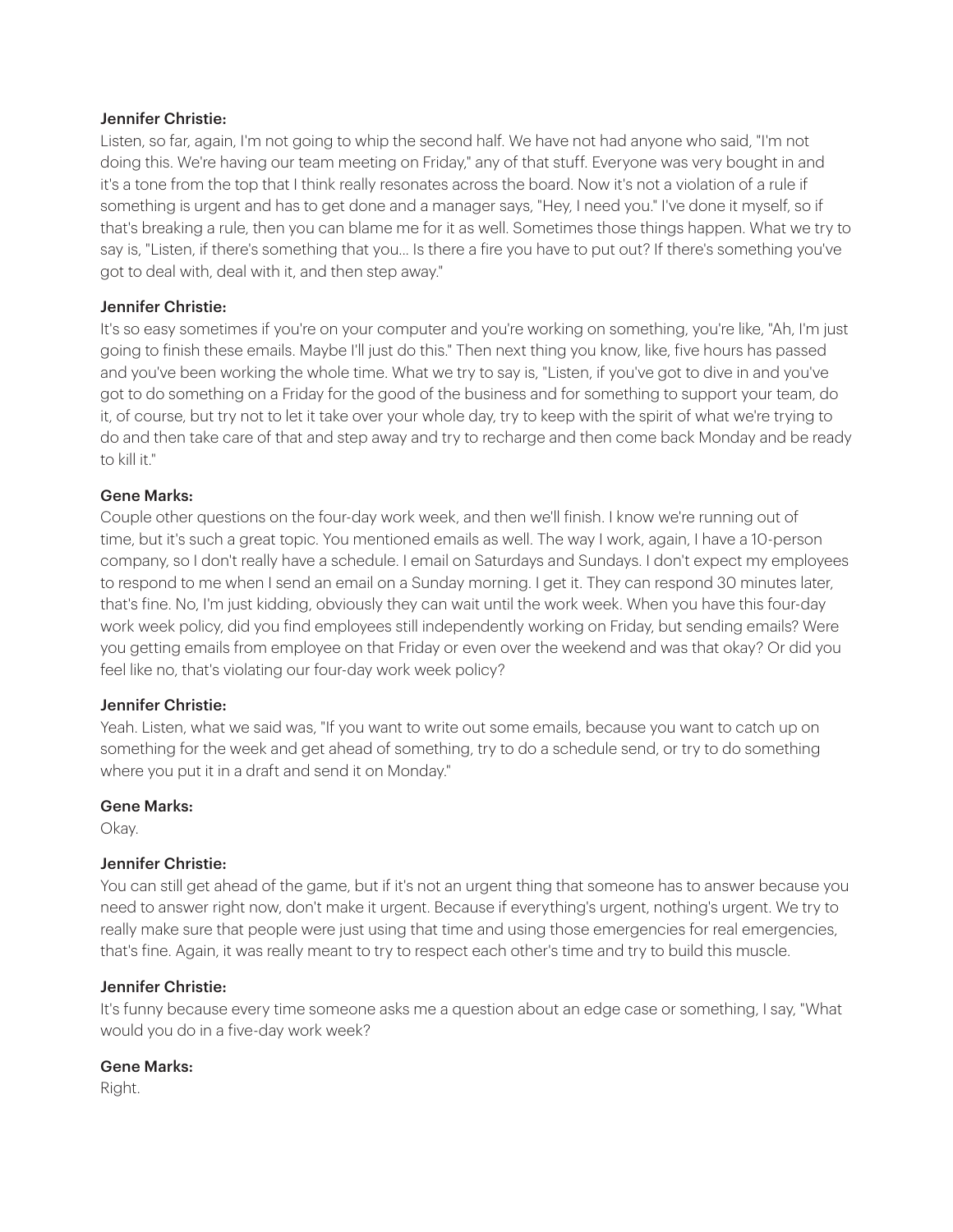It really truly is, we are just shifting the paradigm, a four-day work week, we are just looking at it as the new norm. It's a weekend day. If you have a situation, for example, if there's an employee that is consistently working every single Friday, can't step away, is slammed, can't... What we say is, "We need to look at the resources on your team. You need to look at, are you working as effectively as you need to do or maybe look at your priorities or the work that you have assigned to you. Does it make sense?" Just like we would do if someone was working every Saturday. It's the same mentality. Every now and then this stuff creeps forward. A growing company like ours that has a lot to do, it doesn't always fit into the four walls of a workday. Again, we try to maintain the spirit of what we're trying to achieve.

## Gene Marks:

Final question, Jennifer, is just about demographics. I mean, I don't know the demographic makeup of your employees at Bolt, but do you feel that this four-day workweek would be more successful at a company that has a younger workforce, as opposed to people that are used to 9:00 to 5:00, five days a week? Did you have a harder time or an easier time getting employees that were older to buy into this or not?

## Jennifer Christie:

Actually, no. I think it really resonates across the board with people who've got caregiver responsibilities or other things. The older you get, sometimes the more responsibilities you have outside of work. This gives people some meaningful time to focus on those things without feeling that they're taking time off, or it's just another day of their weekend that they can take care of those things. It's been pretty much across the board. I do think younger employees, people who haven't been working as long adapt faster to it just because they don't have decades long of guilt associated with not working on a workday, that's typically been a workday. Other than that, I think people... It really resonates with people across the board.

## Gene Marks:

Jennifer Christie is the Chief People Officer at Bolt, that's Bolt.com. Jennifer, fascinating conversation about the four-day work week. We interviewed also another guy recently who was part of a nonprofit that goes around to companies that helps them implement four-day work weeks, and I've been writing about it as well. I think you're right on top of the trend. I really do. I mean, I really do think this will be something that will be long lasting and I'm sure you would agree that flexibility is probably one of the hottest and most requested workplace benefits that employees are asking for.

## Jennifer Christie:

Absolutely. Flexibility, and I would say personalization. Being able to customize and think about, what do I need as an employee and how can my company meet my needs? I think we've always had this mentality of these are the benefits we offer and we push them out and they go out to all versus offering more of that personalization and choice. I think that, combined with flexibility, is the way of the future.

## Gene Marks:

All right, Jennifer, thank you very much. Appreciate you joining and I'm sure we'll be back to you to hear more. I wanted to talk to you about, where you guys find employees, some of the other hottest benefits you guys are offering. Got lots more questions for you, but we'll save that for another time. Thank you so much for taking the time.

## Gene Marks:

Do you have a topic or a guest that you would like to hear on Thrive? Please let us know. Visit Payx.me/ thrivetopics and send us your ideas or matters of interest. Also, if your business is looking to simplify your HR, payroll, benefits or insurance services, see how Paychex can help. Visit the resource hub at paychex.